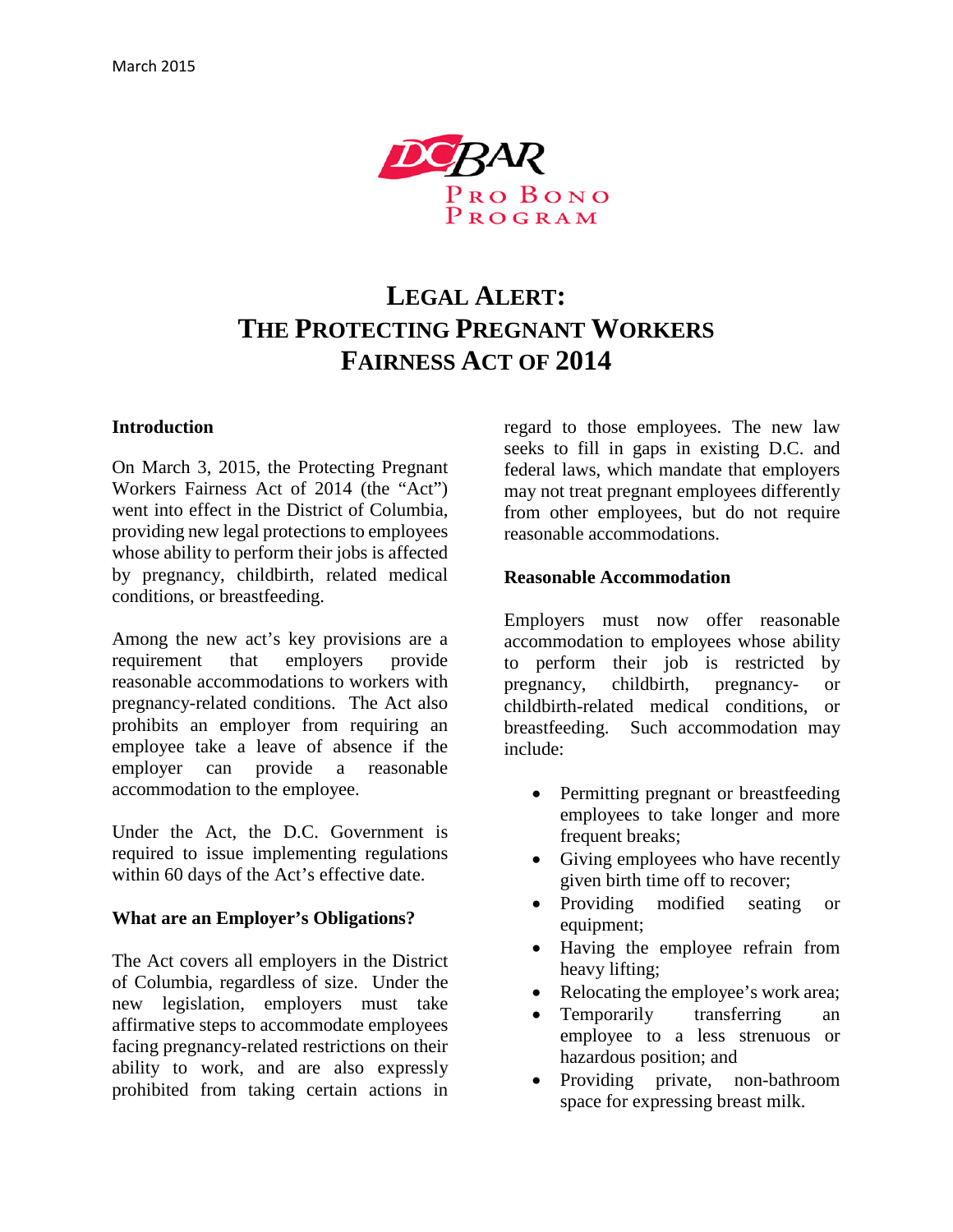The law requires that employers engage in a "timely and interactive process" with employees who request "or otherwise need" a reasonable accommodation in order to determine what type of accommodation is needed. Employers may require workers requesting accommodations to provide a detailed certification from a health-care provider that includes:

- A statement of the employee's medical condition that describes the medical advisability of the accommodation;
- The date by which the employee will need the accommodation; and
- The length of time for which the accommodation will be needed.

The employer must provide the accommodation unless the employer can prove that the accommodation would create an "undue hardship" for the employer.

## **"Undue Hardship" Defined**

The Act defines "undue hardship" as any action that causes significant difficulty in the operation of the employer's business or significant expense on the employer's behalf when considered in relation to factors such as the size of the business, its financial resources, and the nature and structure of its operation.

• For example, a very small business in which three employees work in a single, small public area might successfully argue that a requirement to provide a private room for a breastfeeding employee would pose an undue hardship because of the expense and difficulty of locating and renting additional space to provide such a room. In contrast, a large company with ample private space

would likely not meet the "undue hardship" standard in such case.

## **Additional Prohibitions**

In addition to the prohibition against denying a reasonable accommodation request except where undue hardship can be established, employers are also prohibited from:

- Retaliating against an employee who requests or uses a reasonable accommodation, including by failing to reinstate the employee to the employee's original job (or an equivalent job with equivalent pay, accumulated seniority and retirement, benefits, and other applicable service credits) once the need for the accommodation ends;
- Denying employment opportunities to an employee or job applicant if the denial is based on the need of the employer to make reasonable accommodations to known limitations relating to pregnancy, childbirth, related medical conditions, or breastfeeding;
- Requiring an employee to accept an accommodation that the employee does not need; or
- Requiring an employee to take leave if a reasonable accommodation can be provided.

## **Notice of Rights**

Employers are required to post a notice of employees' rights under the Act in both English and Spanish in a conspicuous workplace location. Additionally, employers must provide new employees with written notice of their rights under the Act at the time of hiring, and must provide existing employees with notice of their rights within